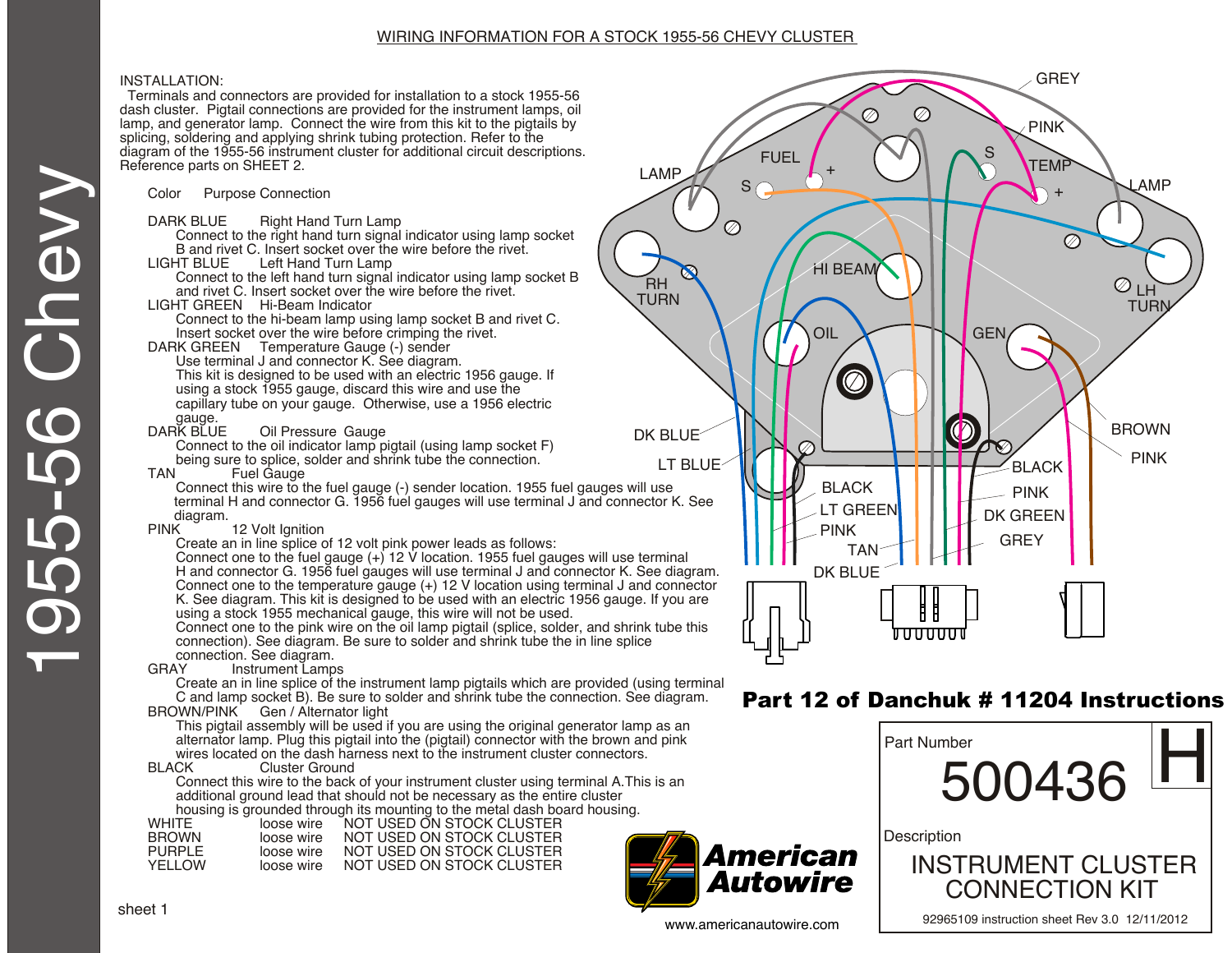#### GENERAL WIRING INFORMATION FOR ANY GAUGE CLUSTER

#### INSTALLATION:

 The design of this harness allows for the installation of many different types of gauge clusters and special gauge packages in the 1955-56 Chevrolet. We have designed this kit so that any gauge cluster can be used by providing for a cluster disconnect in our under dash harness. Following are the wires and functions of those wires in the gauge cluster connection kit. Terminals and connectors are provided for installation to a stock 1955-56 dash cluster. However, the stock cluster does not use all the provided wires. See the overall schematic for a pictorial representation of the following circuit descriptions:

Color Purpose Connection

| DARK BLUE<br><b>LIGHT BLUE</b> | Right Hand Turn Lamp                     | Connect to the right hand turn signal indicator.                                                                                |
|--------------------------------|------------------------------------------|---------------------------------------------------------------------------------------------------------------------------------|
| <b>LIGHT GREEN</b>             | Left Hand Turn Lamp<br>Hi-Beam Indicator | Connect to the left hand turn signal indicator.<br>Connect to the hi-beam lamp.                                                 |
| <b>DARK GREEN</b>              | Temperature                              | Connect to the temperature gauge (-) sender location.                                                                           |
| <b>DARK BLUE</b>               | Oil Pressure                             | Connect this wire to the oil pressure gauge (-) sender location.                                                                |
| TAN.                           | <b>Fuel Gauge</b>                        | Connect this wire to the fuel gauge (-) sender location.                                                                        |
| <b>PINK</b>                    |                                          | Create an in line splice of 12 volt pink power leads as follows:                                                                |
|                                | 12 Volt Ignition                         |                                                                                                                                 |
|                                |                                          | Connect one to the fuel gauge $(+)$ 12 V location.                                                                              |
|                                |                                          | Connect one to the temperature gauge $(+)$ 12 V location.                                                                       |
|                                |                                          | Connect one to the oil pressure gauge (+) 12 V location.                                                                        |
|                                |                                          | Connect one to the voltmeter $(+)$ 12 V location.                                                                               |
|                                |                                          | Be sure to solder and shrink tube the in line splice connection. See diagram.                                                   |
| <b>GRAY</b>                    | Instrument Lamps                         | Create an in line splice to feed the gauge instrument lights                                                                    |
| <b>BROWN</b>                   | Gen / Alternator light                   | This pigtail assembly will be used on stock 1955-56 instrument clusters. It may also be wired in if the cluster design you      |
| (pigtail)                      |                                          | have created for your car includes the provision for a GEN/ALTERNATOR light. Plug this pigtail into the connector with the      |
|                                |                                          | brown and pinkl wires located on the dash harness next to the instrument cluster connectors. Otherwise, the bulb socket         |
|                                |                                          | pigtail will not be used and the mating connector should be taped back against the harness.                                     |
| <b>BLACK</b>                   | <b>Cluster Ground</b>                    | Use this wire as a ground lead for individual gauges requiring separate grounds or any gauge control unit requiring a           |
|                                |                                          | chassis ground.                                                                                                                 |
| <b>WHITE</b>                   | Tachometer                               | Connect this wire to the sender lead of your tachometer. This wire is supplied loose piece and must be plugged into the         |
|                                |                                          | mating cluster connector so as to maintain color continuity with its mating connector.                                          |
| <b>BROWN</b>                   | Digital Dash                             | This wire is used on digital dash assemblies that require a signal that the Lamp Intensitylights have been turned on so that    |
|                                |                                          | the digital display can be dimmed. It is wired to the rear body circuit in the under dash harness and provides a 12 volt signal |
|                                |                                          | when the rear tail lights are turned on from the headlight switch. This wire is supplied loose piece and must be plugged into   |
|                                |                                          | the mating cluster connector so as to maintain color continuity with its mating connector.                                      |

PUPLE / YELLOW WIRES: If you are using and electric speedometer, it will be necessary to use these wires for the speedometer sensor. Each wire has a mating terminal to the other (same color) wire. Plug the female into an unused cavity in connector A. Plug the mating male into the mating cavity on the dash harness connector. Route the other ends to your speed sensor and speedometer, and connect per the

WHITE WIRE: If you are using a tachometer, it will be necessary to plug the loose white wire into connector A, maintaining color continuity with the white wire on the dash harness. Connect the other end to the tachometer,

BROWN WIRE: If you are using a Dakota Digital instrument cluster, it will be necessary to plug the loose brown wire into connector A, maintaining color continuity with the brown wire on the dash harness. This is needed to dim the panel lights when the exterior lights are on (to reduce eye strain).





www.americanautowire.com Part 12 of Danchuk # 11204 Instructions

| <b>Part Number</b><br>500436                                           |  |
|------------------------------------------------------------------------|--|
| Description<br><b>INSTRUMENT CLUSTER</b>                               |  |
| <b>CONNECTION KIT</b><br>92965109 instruction sheet Rev 3.0 12/11/2012 |  |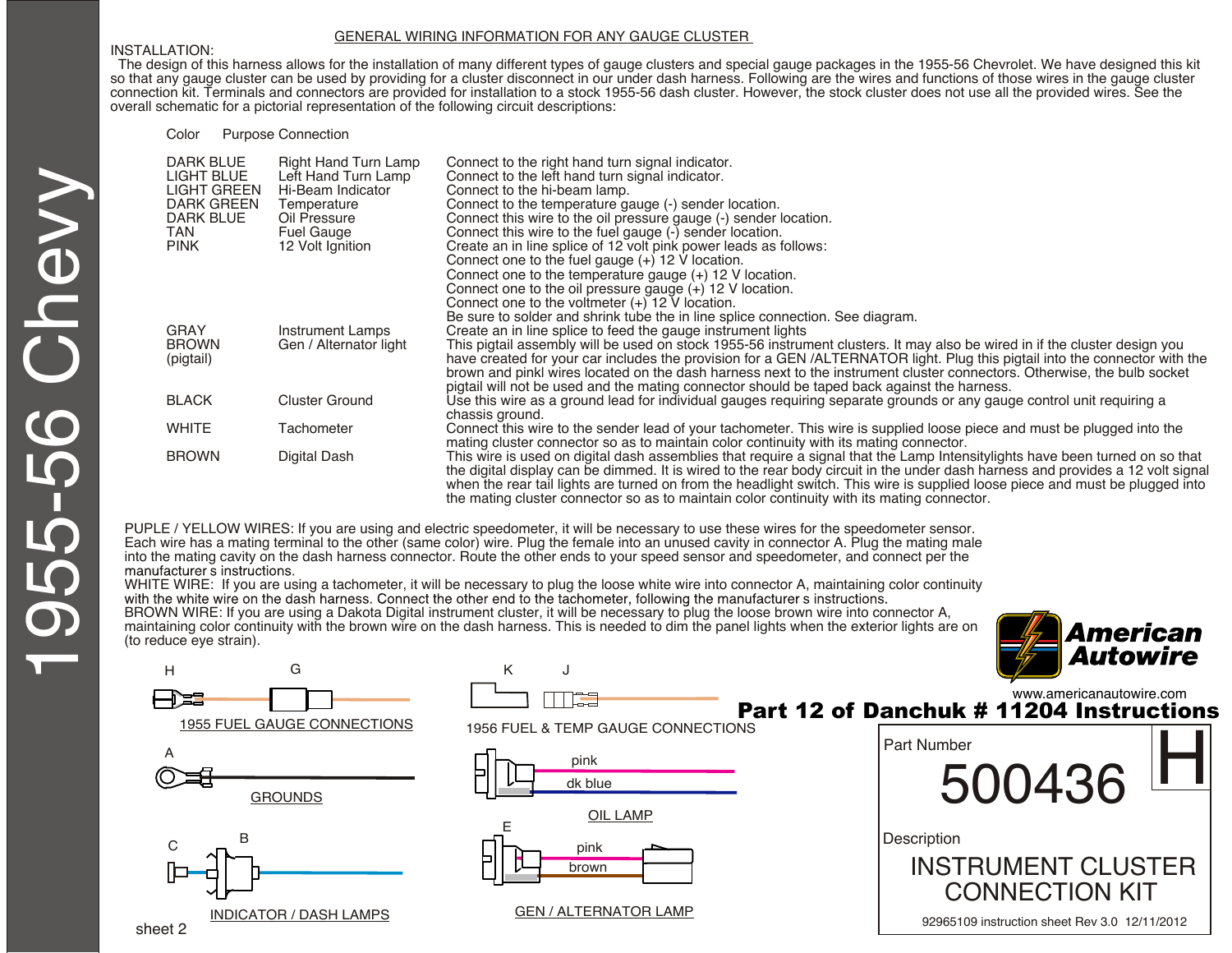#### INSTALLATION OF GAUGE WIRING USING THE STOCK 1957 INSTRUMENT CLUSTER RH TURN OLLP

## INSTALLATION:

1957 Chevy

**D570** 

Chevy

 Terminals and connectors are provided for installation to a stock 1957 dash cluster. Pigtail connections are provided for the instrument lamps, oil lamp, and generator lamp. Connect the wire from this kit to the pigtails by splicing, soldering and applying shrink tubing protection. Refer to the diagram of the 1957 instrument cluster for additional circuit descriptions. Reference parts are on SHEET 4.

## Color Purpose Connection

- DARK BLUE Right Hand Turn Lamp Connect to the right hand turn signal indicator using lamp socket B and rivet C. Insert socket over the wire before the rivet.<br>LIGHT BLUE Le
- Left Hand Turn Lamp Connect to the left hand turn signal indicator using lamp socket B and rivet C. Insert socket over the wire before the rivet.
- LIGHT GREEN Hi-Beam Indicator
	- Connect to the hi-beam lamp using lamp socket B and rivet C. Insert socket over the wire before crimping the rivet.
- DARK GREEN Temperature
	- Connect to the temperature gauge (-) sender location using terminal H and connector G. See diagram.
- DARK BLUE Oil Pressure
	- Connect to the oil indicator lamp pigtail (using lamp socket assembly F) being sure to splice, solder and shrink tube the connection.
- PINK 12 Volt Ignition
	- Create an in line splice of 12 volt pink power leads as follows:
	- Connect one to the pink wire on the oil lamp pigtail (splice, solder, and shrink tube this connection). See diagram.
	- Connect one to the fuel gauge (+) 12 V location using terminals H and connector G.
	- Connect one to the temperature gauge (+)
- 12V location using terminals H and connector G. See diagram. Be sure to solder and shrink tube the in line splice connection.<br>TAN Fuel Gauge

 $\circledS$ 

**Fuel Gauge** 

Connect this wire to the fuel gauge (-) sender location. Use terminal H and connector G.

Instrument Lamps

Create an in line splice of the instrument lamp pigtails which are provided (using lamp socket B). Be sure to install socket before splicing wires. Be sure to solder and shrink tube the connection. See diagram.<br>BROWN Gen / Alternator light

# Gen / Alternator light

This pigtail assembly will be used if you are using the original generator lamp as an alternator lamp. Plug this pigtail into the (pigtail) connector with the pink and brown wires located on the dash harness next to the instrument cluster

#### connectors.<br>BLACK Cluster Ground

Connect this wire to the back of your instrument cluster using terminal A.This is an additional ground lead that should not be necessary as the entire cluster housing is grounded through its mounting to the metal dash board housing.

| WHITF.<br><b>BROWN</b><br>PURPI F<br>YFI I OW | loose wire<br>loose wire<br>loose wire<br>loose wire | NOT USED ON STOCK CLUSTER<br>NOT USED ON STOCK CLUSTER<br>NOT USED ON STOCK CLUSTER<br>NOT USED ON STOCK CLUSTER |
|-----------------------------------------------|------------------------------------------------------|------------------------------------------------------------------------------------------------------------------|
|                                               |                                                      |                                                                                                                  |
|                                               |                                                      |                                                                                                                  |





sheet 3 Part 12 of Danchuk # 11204 Instructions

500436 Part Number  $500436$   $H$ 

**LH TURN** 

**Description** 



92965109 instruction sheet Rev 3.0 12/11/2012